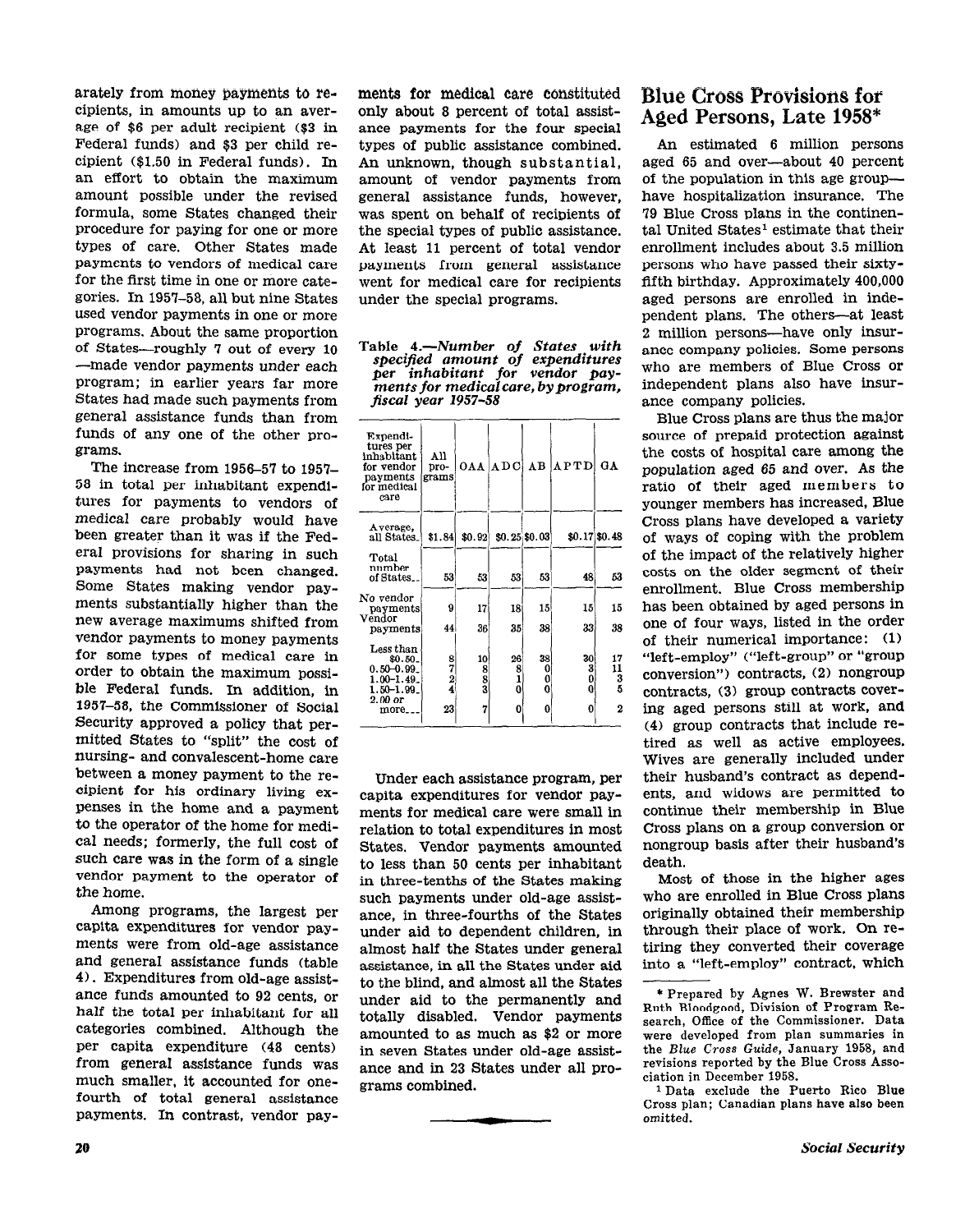continued their protection and that of their wives and any young children. Increasingly, however, Blue Cross is writing group contracts that permit the employee to continue his membership after retirement without change in the type of coverage. Since 52 of the Blue Cross plans place no age limits on group enrollment (table l), some persons have actually first become members of Blue Cross groups, paying group premium rates, after reaching age 65.

Seventy-four Blue Cross plans permit nongroup enrollment, and five do not. Forty-seven of the plans permit nongroup enrollment at any time; eight of these also conduct periodic community enrollment drives in less densely populated areas. The remaining 2'7 plans periodically open their enrollment for stated periods to persons who are not members of groups. Some of the existing coverage of the aged in Blue Cross plans is derived from a nongroup contract obtained before the age limit on nongroup coverage was enforceable; membership was then continued after age 65 had been reached.

Table 1 shows the upper age limits in effect in the 79 Blue Cross plans, both on a nongroup and on a group basis. Fifty-two plans have no age limits on group enrollment, and 11 of these plans also enroll nongroup members regardless of age. In the

### Table  $1 - A$ ge limits for group and nongroup enrollment, 79 Blue Cross plans, late 1958

| Upper age limit                                  | Num-<br>ber | Upper age limit for<br>initial group enrollment |    |     |    |    |  |
|--------------------------------------------------|-------------|-------------------------------------------------|----|-----|----|----|--|
| for nongroup<br>enrollment                       | of<br>plans | Nο<br>age<br>limit                              | 60 | 65  | 66 | 70 |  |
|                                                  | 79          | 152                                             | 21 | 324 | 1  |    |  |
| No age $limit$<br>55-56                          | 11          | 11                                              |    | 1   |    |    |  |
| 60<br>64                                         | 11          | 6                                               | 1  | 4   |    |    |  |
|                                                  | 45          | 30                                              |    | 15  |    |    |  |
| 66<br>70.                                        | 3<br>2      | 2                                               |    |     | 1  |    |  |
| No nongroup<br>en-<br>$rollment$ <sub>----</sub> | 5           |                                                 |    | 4   |    |    |  |

1 Includes several plans with an age limit of 65 for initial enrollment of dependents or sponsored de-

pendents. 2 When 100 percent of a group is initially enrolled, persons aged 60-65 are accepted.

The 65-year age limit applies only to groups of 10 or less in 2 plans (no age limit for larger groups) and in 1 plan does not apply if the employer contributes to the premium.

remaining plans, the most usual limit is age 65 for both group and nongroup enrollments, although 13 plans have lower age limits for nongroup enrollment and five have higher ones.

In the past 4 years the age limits on nongroup enrollment have been lifted entirely by two plans, lowered by one plan, and raised by three. Some liberalization has also occurred with respect to group enrollment.

Among the '74 plans allowing nongroup enrollment, 61 require that a health certificate be submitted with the enrollment application and 11 do not. There was no information on this point for two plans. The health certificate may cause rejection of the application, or it may form the basis for identifying preexisting conditions for which benefits are not immediately provided.

Forty-seven plans provide coverage for preexisting conditions after waiting periods that vary in length, 19 provide no coverage in such instances, and three cover preexisting conditions immediately. Information was not clear on this point for three of the plans. The benefits under nongroup contracts, although in general fairly similar to those available under "left-employ" contracts, are more limited in a few plans. The main difference is in connection with preexisting conditions, which are not subject to restrictions in "left-employ" contracts.

Tables 2 and 3 list the types of benefits available to "left-employ" members of Blue Cross plans and hence to the majority of their members who are aged 65 or over. As the tables show, the number of basic or "full" benefit days provided by the 79 plans varies from 21 in 13 plans to 365 in one plan.

That the number of basic benefit days does not give the complete story is evident in table 2. Twenty-three plans offer additional days of partial benefits after the member has exhausted his days of full benefits. Plans offering relatively few days of full benefits are likely to provide additional days of partial benefits. The partial benefit may take the form of 50 percent of the full benefit, for a specified number of days; this arrangement is usual when the full benefit relates to semiprivate or ward accommodations. When the basic benefit is in terms of a dollar amount per day the partial benefit is frequently expressed in dollars; even when so expressed, it may also equal 50 percent of the basic benefit.

In addition to the plan providing 365 days of benefits, two other plans afford benefits covering an entire year when the full and the partial benefit days are combined. Four other plans cover stays of more than 6 months in the hospital.

In table 3, the extent to which the basic benefit offsets the cost of the room occupied by the member patient is analyzed. Forty-two plans provide a full "service benefit," when the patient occupies the type of room specified-a semiprivate bed in 30 plans, a ward bed in 12 plans. The remaining 37 plans allow a set dollar amount of credit toward the cost of the room. In some localities and in some hospitals, this allowance equals or exceeds the charge for a semiprivate room. In others it is undoubtedly less than the cost of such accommodations, and an element of coinsurance is thus introduced for each day the patient is hospitalized.

Plans allowing a semiprivate room

Table 2.-Benefit days available under "left-employ" contracts, late 1958

|                                                     | Num-<br>ber<br>οf<br>plans         | Number of days of addi-<br>tional partial benefits <sup>3</sup> |                        |                |                              |               |                     |
|-----------------------------------------------------|------------------------------------|-----------------------------------------------------------------|------------------------|----------------|------------------------------|---------------|---------------------|
| Number of<br>days of basic<br>benefits <sup>1</sup> |                                    | None                                                            | 30.<br>35.<br>or<br>40 | 60<br>or<br>70 | 80.<br>90.<br>or<br>100      | 180           | More<br>than<br>180 |
| Total.                                              | 79                                 | 56                                                              | 6                      | 2              | 9                            | 4             | 2                   |
| 21<br>$30, 31,$ or $35$<br>45.                      | 813<br>423                         | 4<br>15                                                         | $\frac{3}{2}$          | 1              | 3<br>$\overline{\mathbf{4}}$ | $\frac{3}{1}$ |                     |
| 60.<br>$70$ or $75$ -----<br>90.                    | $\overline{\mathbf{4}}$<br>28<br>3 | $\overline{2}$<br>25<br>3                                       | 1                      | 1              | 2                            |               | 51                  |
| 120.<br>365.                                        | 6                                  | $\overline{5}$                                                  |                        |                |                              |               | 6 <sub>1</sub>      |

<sup>1</sup> Benefit may apply per certificate year or "per period of hospital confinement"; in a few instances may include a deductible amount, such as \$25 paid

by the patient, or a cooperative payment by the<br>patient of \$2.50 per hospital day.<br>The patient of the daily room and<br>board charges; 2 pay 25 percent, and 10 pay daily<br>rates of \$3, \$5, 66, or \$10.<br>The 3 Includes 5 plans th

of basic benefits for each year of membership up to

3, 4, 5, or G years. 4 Includes 1 plm that increases the number of days of basic benefits from 30 days the first year of membership to 60 days the second year.

5 Allows 295 days of park1 benefits at \$10 a day in semiprivate room and at \$8 in a ward.

6 Allows 245 days of partial benefits at \$5 a day for persons under age i0 and 20 days at \$5 a day for persons aged 70 and over.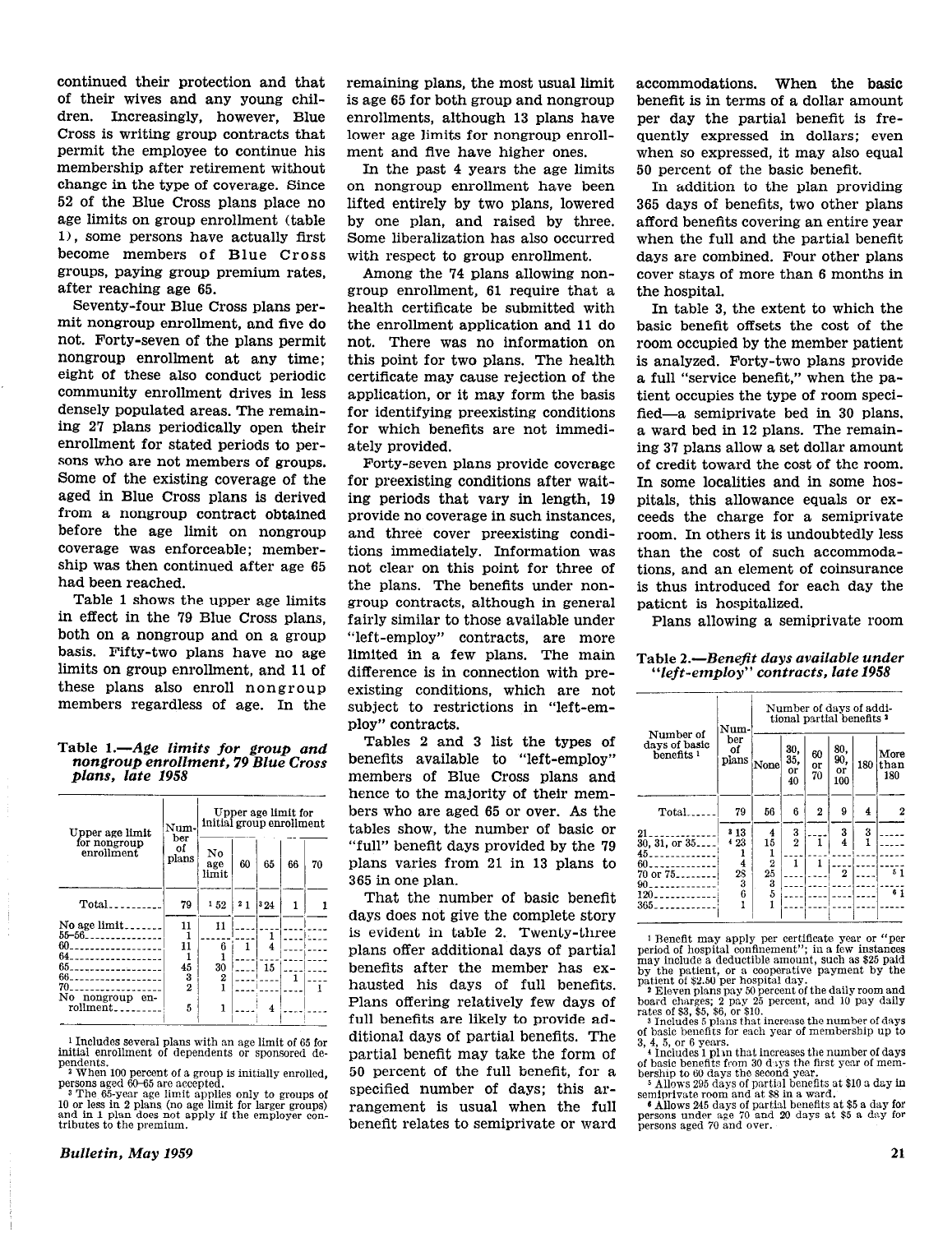### Table 3.-Type of basic benefit available under "left-employ" contracts, late 1958

|                                                                                                        |                    | accommodations                | Type of           | Credit toward cost of room occupied |              |                           |                                                          |
|--------------------------------------------------------------------------------------------------------|--------------------|-------------------------------|-------------------|-------------------------------------|--------------|---------------------------|----------------------------------------------------------|
| Number of days<br>of basic benefits                                                                    | Number<br>of plans | Semi-<br>private <sup>1</sup> | Ward <sup>2</sup> | \$5-7 a day                         | \$8-10 a day | More than<br>\$10 a day 3 | Ward or<br>semiprivate.<br>limit on<br>room<br>allowance |
| Total.                                                                                                 | 79                 | 30                            | 12                | 4                                   | 18           | 12                        | з                                                        |
| 21.<br>$30, 31,$ or $35$ ,<br>$45 -$<br>-------------                                                  | 413<br>423         | 8<br>10                       | 3<br>3            |                                     |              |                           | 51<br>81                                                 |
| $60$ ------------------<br>$70$ or $75$ <sub>25</sub> ------------<br>$90 - 1 - 1 - 1 - 1 - 1 - 1 - 1$ | 4<br>28<br>3       | 9                             | 3                 | я                                   |              |                           |                                                          |
| --<br>-----------<br>120.<br>365                                                                       | 6                  |                               | 3                 |                                     |              |                           |                                                          |

<sup>1</sup> "Semiprivate" as defined in the plans may include "2 beds," "3," "4," "2 or 3,", "2-4," "2-6," or more," "other than 1."<br>
"2 or more," "other than 1."<br>
" As defined, some ward accommodations do not appear to differ fr

benefit vary in their practices if the patient occupies a private room. In some plans the patient is credited with the value of the semiprivate room, and in others he is credited with a stated dollar amount. In Washington, D. C., for example, where the charge for semiprivate rooms averages \$18.00-\$18.50 a day. until recently a patient received a credit of only \$10.00 a day toward the cost of a private room, which might cost as much as \$23.00 a day. Now he receives a credit equal to the semiprivate room rate.

The rising cost of hospital room and board charges has been reflected in a substantial upward movement among the plans in the dollar amounts of credit toward these charges, as indicated below.

|                                                                                                             |      | Number<br>of plans |  |
|-------------------------------------------------------------------------------------------------------------|------|--------------------|--|
| Allowance for room and board                                                                                | 1956 | Late<br>1958       |  |
| $$5.00-7.00$<br>8.00-10.00<br>More than 10.00<br>Ward or semiprivate room with a<br>limit on room allowance |      | 18<br>12<br>3      |  |

By the fall of 1958, five more plans than in 1956 were granting no additional days of partial benefits—an increase more than compensated for by a considerable rise in the number of plans with generous length-of-stay

<sup>3</sup> Credits range from \$12 a day (7 plans) to \$20 a day (1 plan).

Days of benefit in first year of membership;<br>number increased for additional years of membership.

\$11.50 limit. <sup>6</sup>\$14.00 limit.

benefits. Thirty-eight plans - compared with  $32$  in  $1956$  - allow 60 or more days of basic benefits, and one of the 38 covers 365 days in semiprivate accommodations.

In the period since January 1956, when the Division of Program Research last prepared a detailed analysis of Blue Cross provisions for "left-employ" members, there has apparently been some reduction in the benefits available to older plan members.<sup>2</sup> Only 30 plans in 1958, for example, compared with 38 in 1956. offered a semiprivate room basic benefit; 12 plans in 1958 and seven in 1956 had a ward benefit.

How do the benefits available to "left-employ" members in late 1958 compare with the benefits available under the group contracts held before retirement? In 57 of the 79 plans there is no reduction in benefits under the "left-employ" contracts except when the member had formerly been enrolled in one of the more comprehensive or special group contracts rather than in the standard or most-widely-held group contract. In the remaining 22 plans, some reduc-

tion in benefits is made in converting from group to "left-employ" membership. The most frequent type of benefit reduction is in the number of basic days of hospital care. A few plans provide for a lower rate of daily room allowances, others reduce only the basic days of benefit, and still others reduce only the room allowance. In a few plans, the days of additional partial benefits provided to group members are not available under "left-employ" contracts. During 1958 two plans increased the number of basic benefit days for group enrollment, with the same increase applicable to "left-employ" certificates.

The variations in actual benefits among the plans and the changes in benefits that occur in some plans when converting from group to "leftemploy" coverage explain the differences in premiums among group, "left-employ," and nongroup members of Blue Cross plans. Table 4 gives the annual premiums under the three types of contracts both for a oneperson contract and for a family contract and shows medians and ranges. Table 5 indicates the difference in the annual cost of "left-employ" contracts and group contracts, separately for plans maintaining the same benefit schedule for both types of contract and for plans reducing benefits for those no longer members of a group.

The median premium for a family is \$73 under a group contract and \$85 under a 'left-employ" contract. The range is wider under "left-employ" contracts—from  $$51$  to  $$203$  a year than under group contracts - from \$44 to \$163. On a monthly basis, the additional cost of the "left-employ" contract can be nothing or nearly \$10. depending on the plan. If benefits

### Table 4.-Annual 1-person and family premiums, by type of contract, late 1958

|                                                  | Num-<br>ber | Annual premium   |                               |  |  |
|--------------------------------------------------|-------------|------------------|-------------------------------|--|--|
| Type of contract                                 | οf          | plans   Median   | Range                         |  |  |
| Group<br>One-person.<br>Family<br>"Left-employ". | 79<br>79    | \$30.00<br>73.20 | \$16.20-70.80<br>43.80-162.60 |  |  |
| One-person<br>Family<br>Nongroup                 | 74          | 42.20<br>84.70   | 19.20-87.00<br>51.00-202.80   |  |  |
| One-person_<br>Family                            |             | 42.00<br>84.00   | 22.08-87.80<br>51.60-202.80   |  |  |

<sup>&</sup>lt;sup>2</sup> In both the years selected for analysis, every effort was made to select from among the several contracts offered by individual Blue Cross plans those "group," "left-group," and "nongroup" contracts that were most nearly comparable. It is nevertheless possible that variations were inadvertently introduced that make the reductions more apparent than real.